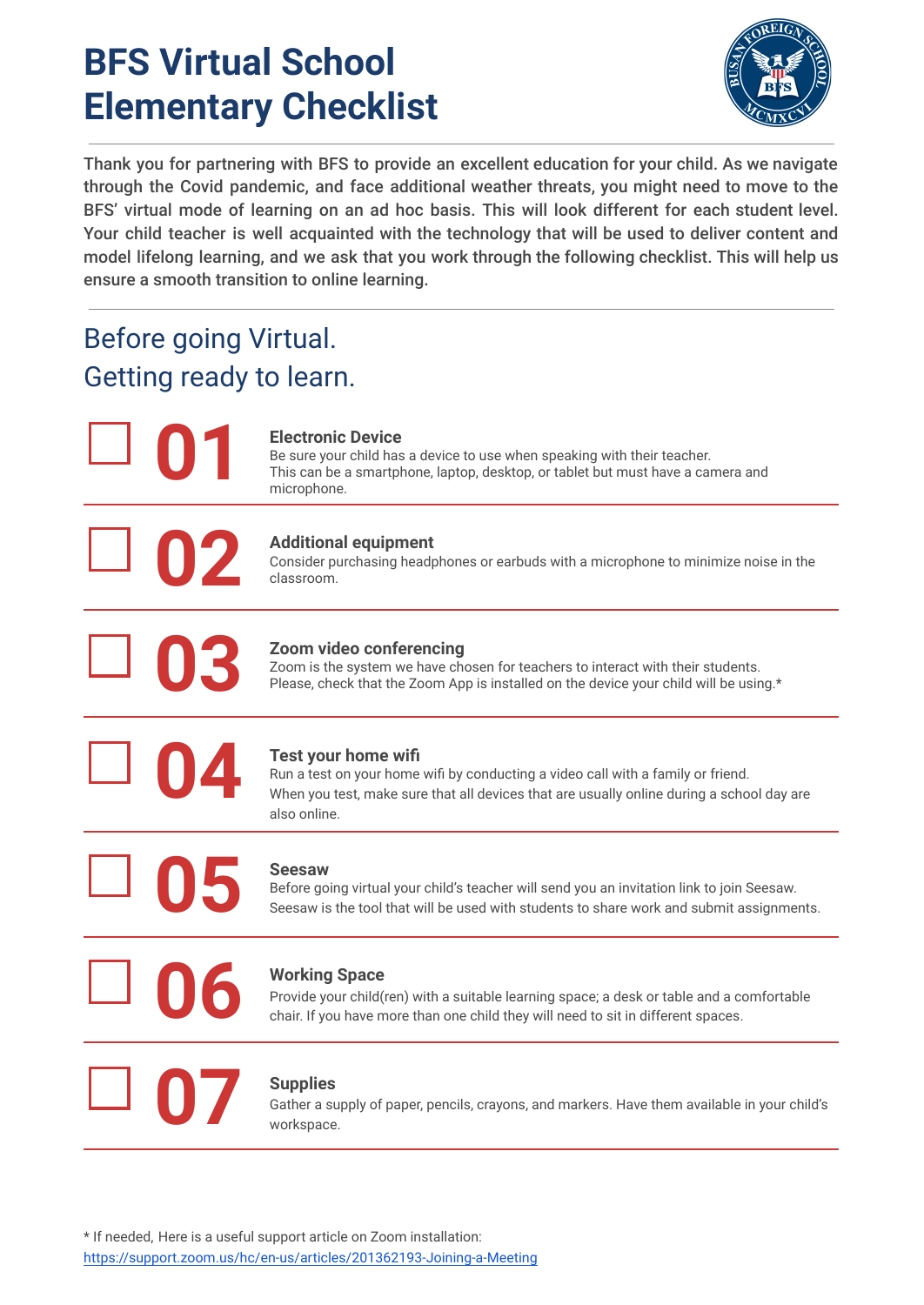# **08**

**Sleep** Help your child maintain regular sleep cycles to be prepared for school.

## **09**

#### **Stay Connected**

Please, continuously check your email for other grade-level specific instructions from your child's teacher.

Remember Renweb is a great resource for you to know what your child is learning.

## On your first v-learning day. Welcome to BFS Virtual School!

**01**

#### **Morning Routine**

Wake your child and feed them a good breakfast. Help them begin their day of learning by establishing a routine that helps them know they are in school. We recommend students dress as if they are going to attend a physical school. You can require BFS uniforms if you'd like, just remember Friday is "Free Dress Friday."

## **02 Content of Learning**

Each day your child will have instruction in Reading, Writing, and Math from their classroom teacher. This will be found on Seesaw in the form of video-recorded sessions and/or written assignments. The math lesson will also be provided live (see below). Once a week, your child will have a lesson with each of their specialist teachers (Library (Mon), Art (Tue), Languages (Wed), Music (Thur), Makerspace & PE (Fri) ) on Seesaw.

#### **Face to Face Meeting**

Each day, your child will start their day with their class through Zoom. The math instruction will also be provided live in Zoom. Your child will conference on an as-needed basis with their homeroom teacher. A parent must be present during this conference.

## **04**

**03**

#### **Breaks**

During the school day, establish breaks from the screen every 30 minutes. These breaks should last at least 10 minutes. If possible, have them engage in physical activities.

## **05 End of School Day**

Set a time for the end of the school day. When the day is over, welcome your child home with a snack. This will help establish the beginning and end of the school day. Ask your child questions about their school work. This is a great way to stay involved. Remember, to ask specific questions when you are asking your child about their assignments.